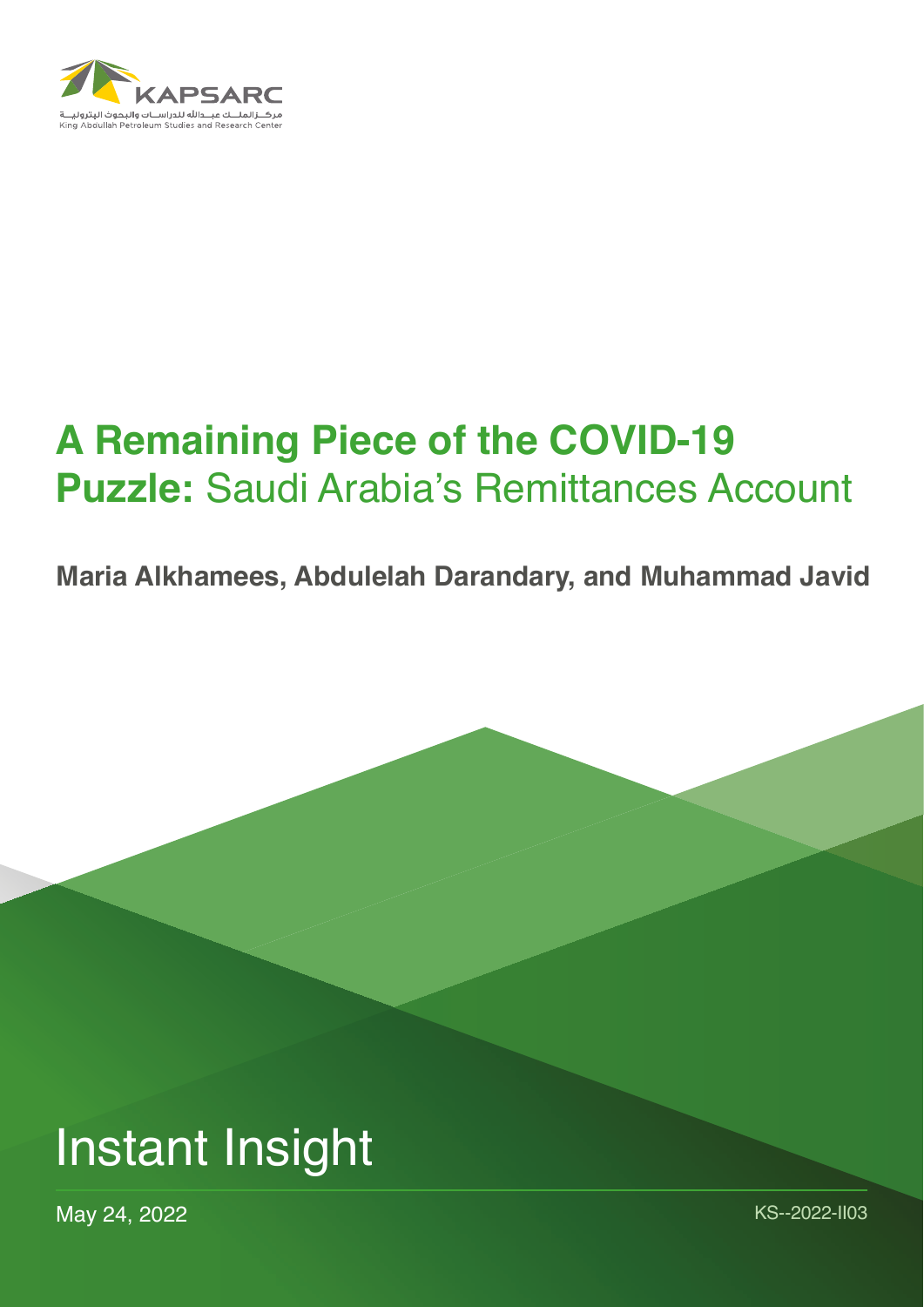#### **About KAPSARC**

KAPSARC is an advisory think tank within global energy economics and sustainability providing advisory services to entities and authorities in the Saudi energy sector to advance Saudi Arabia's energy sector and inform global policies through evidence-based advice and applied research.

#### **Legal Notice**

© Copyright 2022 King Abdullah Petroleum Studies and Research Center ("KAPSARC"). This Document (and any information, data or materials contained therein) (the "Document") shall not be used without the proper attribution to KAPSARC. The Document shall not be reproduced, in whole or in part, without the written permission of KAPSARC. KAPSARC makes no warranty, representation or undertaking whether expressed or implied, nor does it assume any legal liability, whether direct or indirect, or responsibility for the accuracy, completeness, or usefulness of any information that is contained in the Document. Nothing in the Document constitutes or shall be implied to constitute advice, recommendation or option. The views and opinions expressed in this publication are those of the authors and do not necessarily reflect the official views or position of KAPSARC.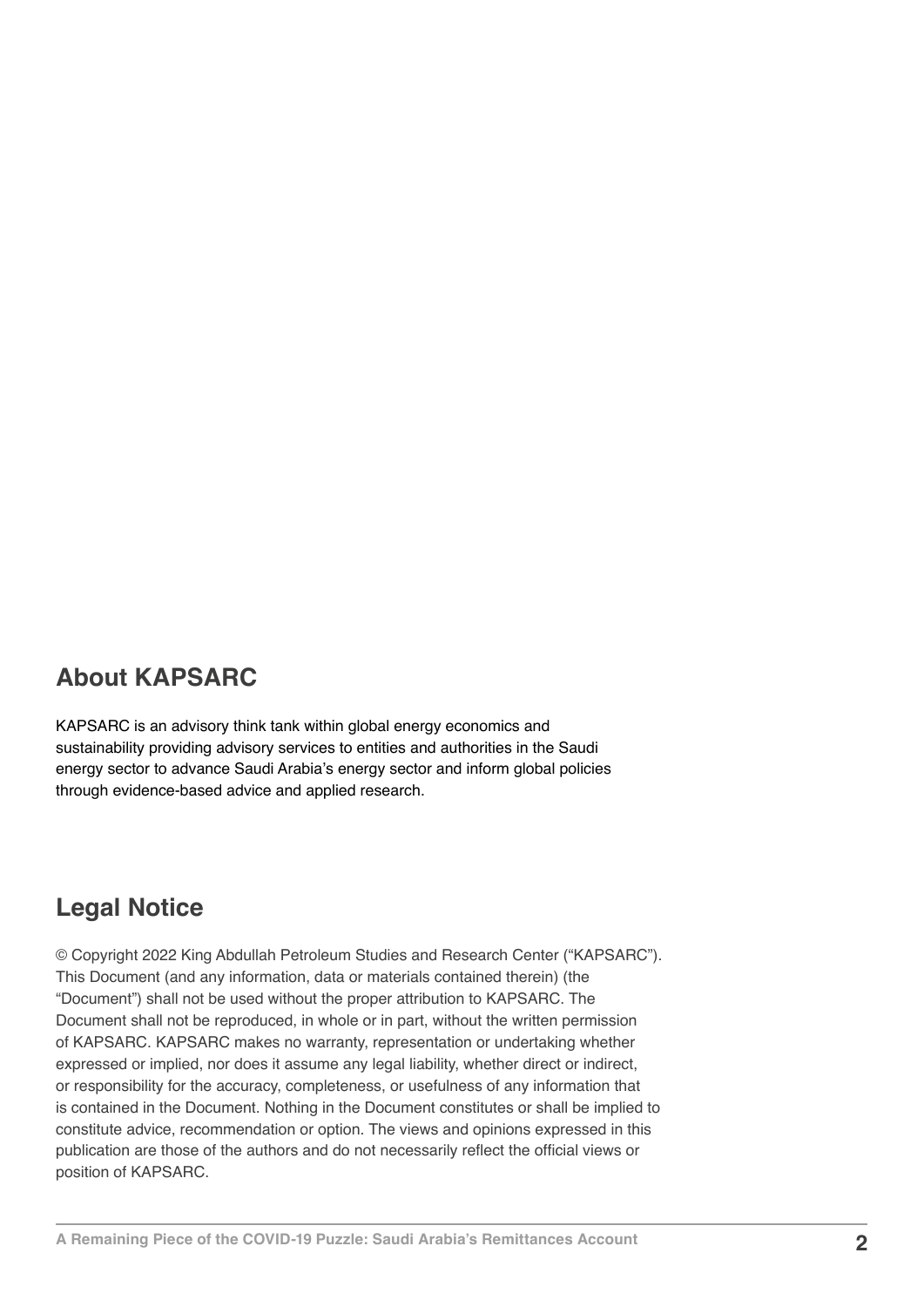It has been two years since the beginning of COVID-19, a one-of-a-kind crisis in recent history. The global economy was disrupted entirely in a few months and most economies faced shutdowns. While many disruptions can be explained, especially the economic disruptions, parts of the puzzle remain unanswered. In this instant insight, we examine the exceptional behavioral shift and trend break in remittance outflows from Saudi Arabia, which ranks in the top-five countries for remittance outflows globally.

The economic crisis caused by the pandemic led to a sudden drop in the volume of remittances and the annual growth rate of remittance outflows worldwide. According to World Bank data, remittance outflows decreased globally by about 15% in 2020 year-on-year, following the COVID-19-induced economic crisis (IMF 2021). The top-five remitting countries, the United States (U.S.), the United Arab Emirates (UAE), Saudi Arabia (KSA), Switzerland, and Germany drove the observed change in global remittances. As shown in Figure 1, four of the five top remitting countries recorded a decline in their remittance outflows during the pandemic. However, Saudi Arabia was an exception. Despite the global crisis, its 2020 balance of payments recorded a 13% increase in remittances compared with 2019 (SAMA 2020).



**Figure 1.** Remittance outflows from major hosting countries.

Source: The World Bank (2021a).

## **Unexpected Situation**

Increased remittance outflows from Saudi Arabia during the pandemic was not only an exception to the other top remitting countries, but it was an exception to the history of remittances from Saudi Arabia itself. In the early 1970s, Saudi Arabia became a major destination for migrant workers, becoming one of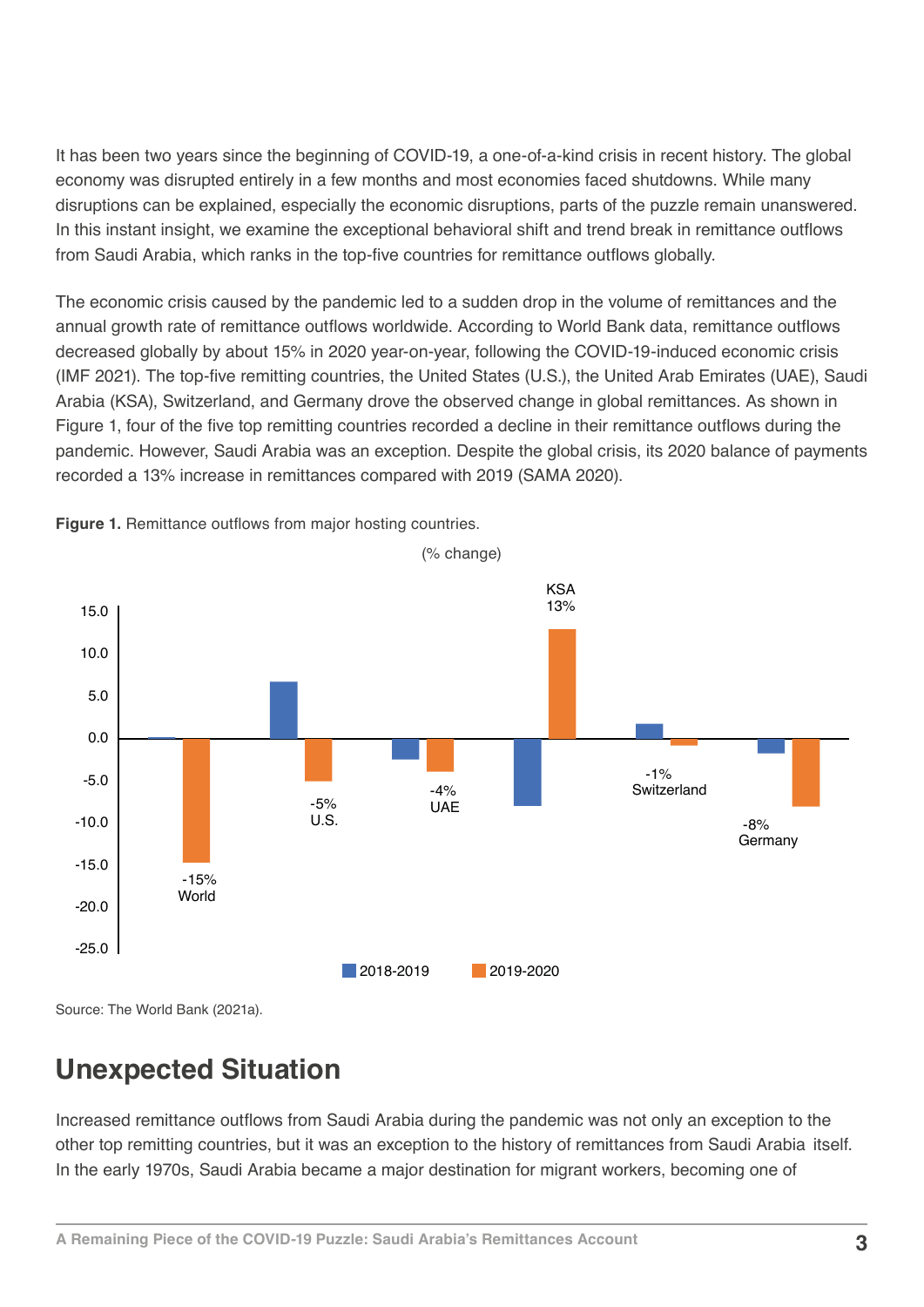the most significant sources of remittance income in South Asia (Nassem 2007; Javid et. al. 2012). Revenues from oil exports helped Saudi Arabia begin a series of developmental projects which resulted in a considerable increase in the demand for foreign workers. Therefore, in Figure 2, we can observe a strong correlation between the number of expatriate workers and remittance outflows during the last decade.



**Figure 2.** Remittance outflows vs. expatriate worker growth in Saudi Arabia.

Souce: SAMA (2020).

As the graph shows, both remittance outflows and expatriate worker growth increased until 2015, when annual remittance outflows reached their peak. This was followed by a gradual decline between 2015 and 2019 by about 20%, which was consistent with the decline in the number of expatriate workers by 22.3% during the same period. Surprisingly, this correlation was broken in 2020, with the outflow of remittances increasing by 13.4% in 2020 despite the decline in the number of expatriate workers in the country.

In 2020, a halt in the arrival of new workers in Saudi Arabia because of travel restrictions resulted in a 60% decrease in expatriate work visa issuance (Salama 2021). Therefore, fewer remittance outflows from Saudi Arabia were expected. A large share of migrant workers in Saudi Arabia work as unskilled laborers, with 18% in construction and 15% in wholesale and retail economic activities (GaStat 2021). This segment of the foreign labor force was severely affected during the lockdown, with job losses or lower incomes. The unemployment rate for foreign workers increased sharply to 2.6%, far above the historical average for the last ten years (see Figure 3).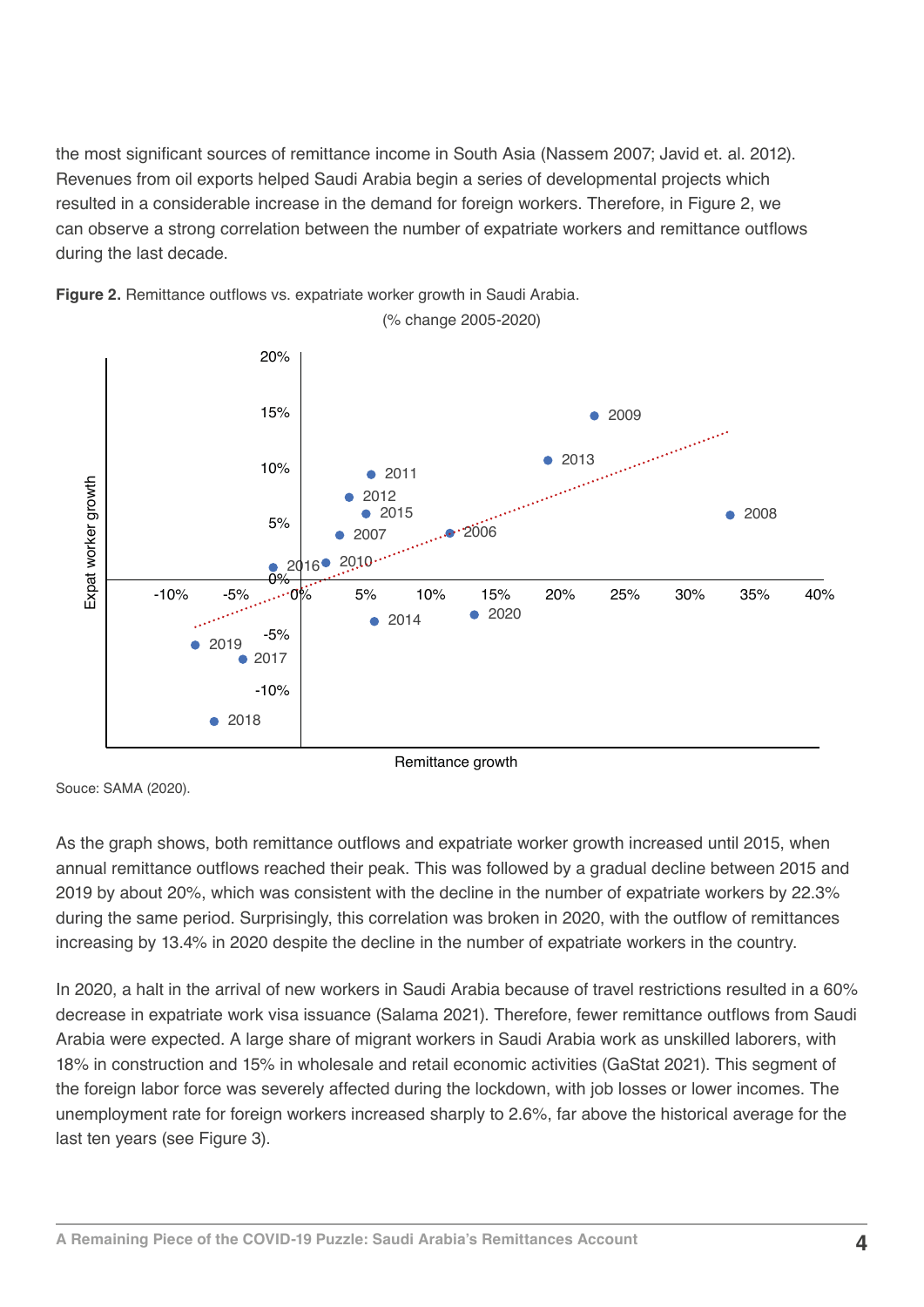



Moreover, migrants' real income was negatively impacted by the value-added tax increase in July 2020. Intuitively, migrant workers should have less money at their disposal to remit to their home countries.

Thus, the question remains, What are the possible reasons behind the increase in remittances in 2020?

## **Potential Explanations**

The World Bank predicted that global remittances to low- and middle-income countries (LMIC) would drop by 20% from their 2019 level. However, LMIC remittances stayed steady during the crisis. Instead of decreasing from \$548 billion down to \$445 billion as predicted, global remittances decreased slightly to \$540 billion, only \$8 billion less than their 2019 level (World Bank 2021).

This unexpected situation is best understood if we dive into the structure of Saudi remittance outflows. Most recipient countries of Saudi remittances are low- and middle-income countries (World Bank 2021). Given that, and according to an International Monetary Fund IMF report (IMF 2020), remittance inflows to low-income countries tend to be countercyclical, increasing during economic crises in the recipient countries as migrants support their families by remitting more of their savings.

Another potential explanation for the increased remittances is the rise in non-Saudi wages, which increased year-on-year by 8.2% in the fourth quarter of 2020. This increase was higher than the inflation rate of 3.44% for the same period, which was driven mainly by the increase in the value-added tax (VAT) rate (GaStat

Source: GaStat (2020).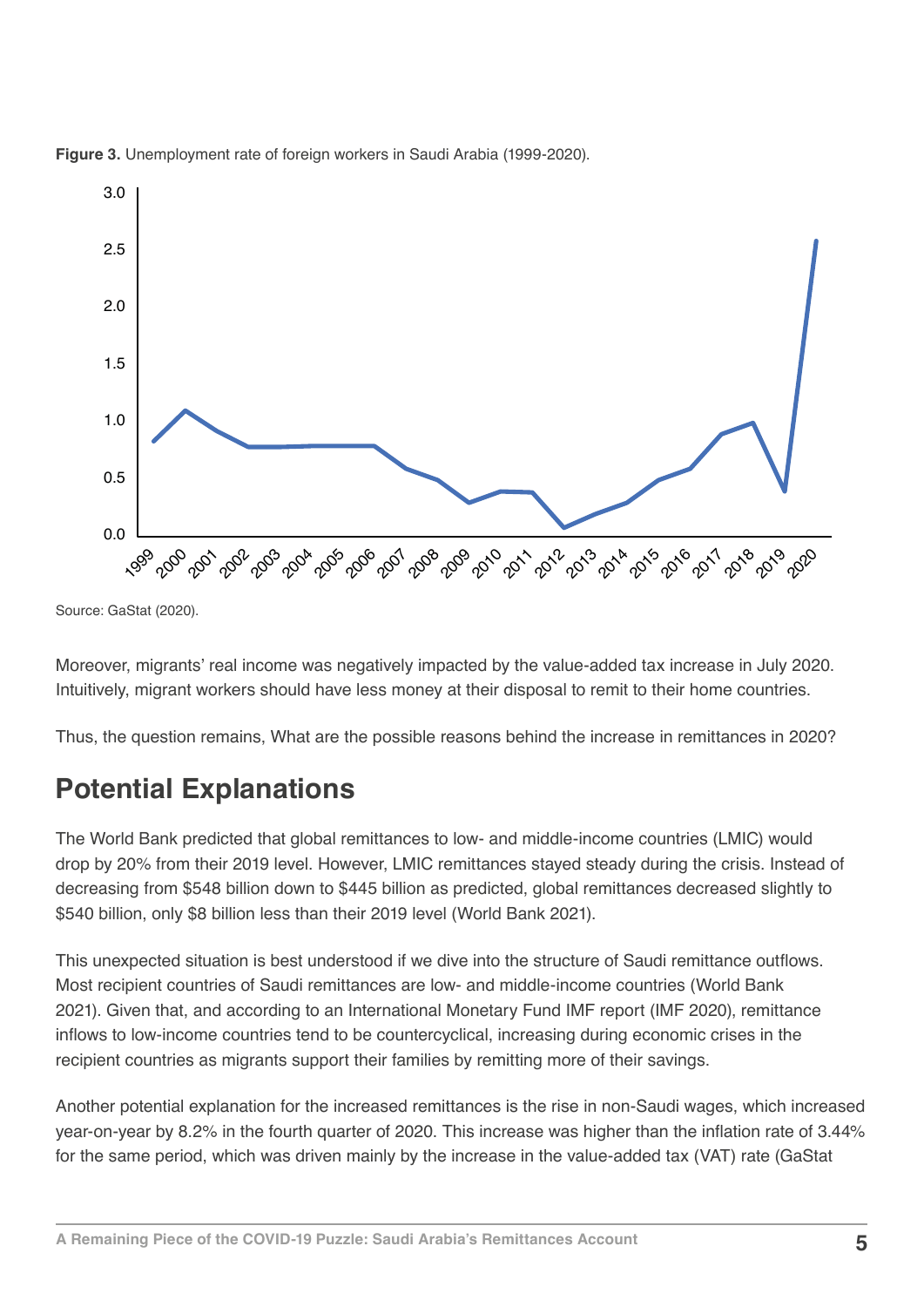2020). This disparity between real wage increases and inflation may explain why the increase in VAT did not cause a severe impact on expatriate real income.

Moreover, the lockdown measures in Saudi Arabia and the consequent subdued demand pushed households to cut their consumption by 6.4% (GaStat 2020), which may have been the case for migrants as well. In addition, the decrease in the cost of transferring money from Saudi Arabia in 2020 compared with 2019 (World Bank 2022) might also have encouraged migrants to consume less and thus save (remit) more to their home countries.

Additionally, the layoffs of foreign workers, as companies responded to lower revenues from the lockdown to lower their operational costs, might have instigated foreign workers to transfer all their settlement payments and any savings back to their home countries.

Besides these factors, remittance accounting has also changed to reflect the data that are more systematically reported in balance of payment (BOP) statistics. The change in flows from cash to international bank transfers, and from informal to formal channels, has altered how remittances are valued. In the pre-COVID-19 era, expatriates would frequently travel and visit their families and spend money in their home countries. This would not have been accounted for in the BOP as remittances under normal times were typically in cash. As a result, a chunk of total remittances would have been classified in other BOP components.

## **Conclusion**

In this instant insight, we attempt to explain why, out of the top-five remitting countries, only Saudi Arabia experienced an increase in remittance outflows during the pandemic. Saudi Arabia recorded a unique and unpredicted increase in remittances in 2020, despite a collapse in oil prices and an economic slowdown. This contrasted with other countries where remittance outflows fell during the same period. It also contrasted with the historical co-movement between the number of expatriate workers in Saudi Arabia and its remittance outflows. This unexpected increase in remittances can be explained mainly by the LMIC's countercyclical demand of remittance inflows, rising non-Saudi wages, increased savings due to the subdued demand and reduced costs of remittance transactions, and the transformation from informal to formal remittance channels. These are among the possible culprits behind the increase. Lastly, the layoffs of foreign workers, as companies responded to lower revenues from the lockdown to lower their operational costs, might have instigated foreign workers to transfer all their settlement payments and any savings back to their home countries. However, to put things into perspective, it is worth noting that the remittances accounted for only 4% of gross demostic product (GDP) in 2020, which is consistent with the historical average of the last decade.

The behavior of remittances in times of crisis opens a new avenue for future research to investigate countries that are home to many expatriates. The World Bank's "Migration and Development Brief" released in November 2021 estimated that remittances grew by a robust 7.3% to reach \$589 billion in 2021 (World Bank 2021c).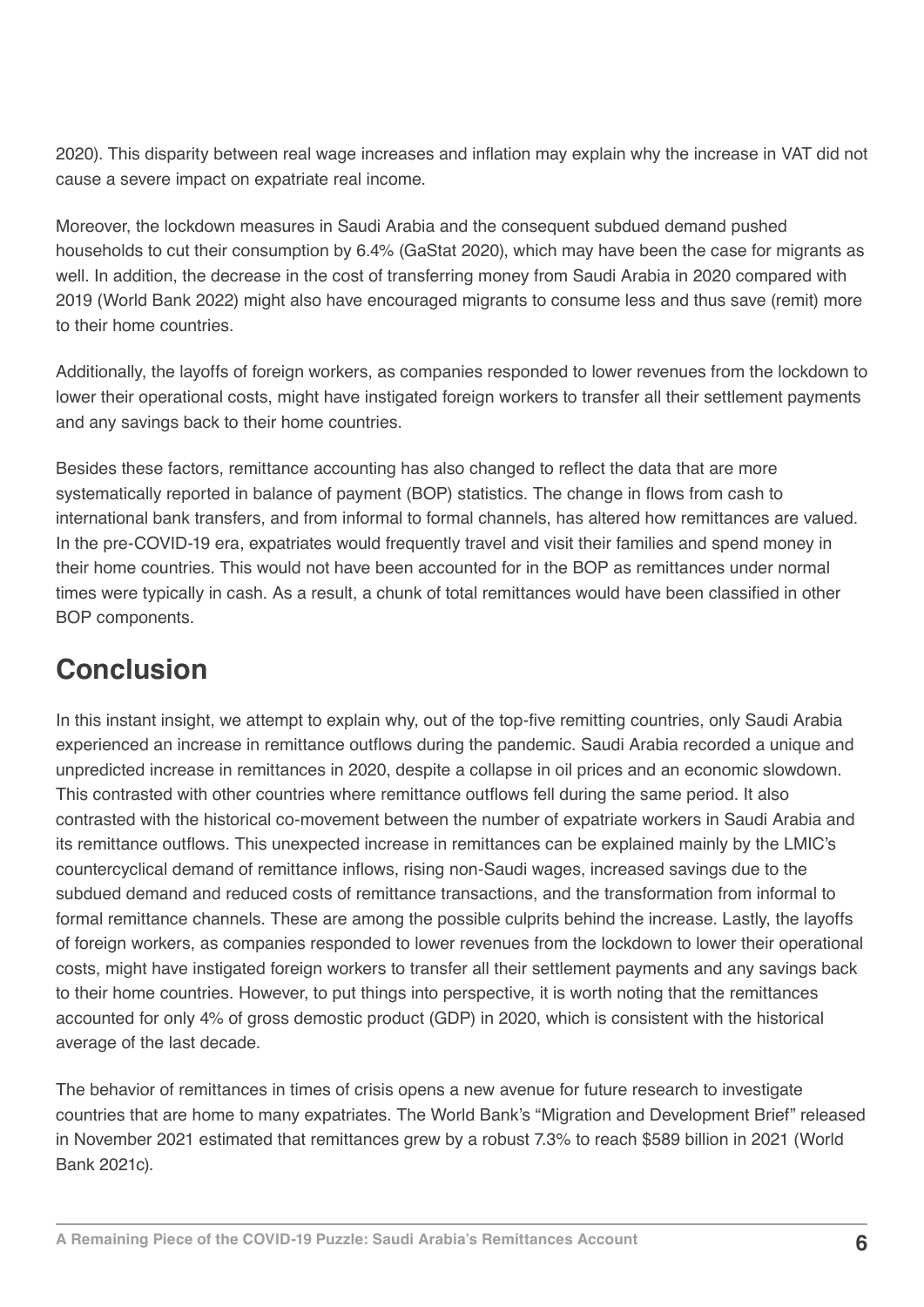#### **References**

General Authority of Statistics (GaStat). 2019a. "Labor Market Survey."

–––. 2019b. "Labor Market Survey, third quarter."

–––. 2020. "Labor Market Survey."

International Monetary Fund (IMF). 2020 "The COVID-19 pandemic threatens to dry up a vital source of income for poor and fragile countries." [https://www.imf.org/external/pubs/ft/fandd/2020/06/COVID19](https://www.imf.org/external/pubs/ft/fandd/2020/06/COVID19-pandemic-impact-on-remittance-flows-sayeh.htm) [pandemic-impact-on-remittance-flows-sayeh.htm](https://www.imf.org/external/pubs/ft/fandd/2020/06/COVID19-pandemic-impact-on-remittance-flows-sayeh.htm)

Javid, Muhammad, Umaima Arif, and Abdul Qayyum. 2012. "Impact of Remittances on Economic Growth and Poverty." *Academic Research International* 2(1):433

Naseem, S. M. 2007. "Overseas Migration, Outsourcing and Economic Growth in South Asia." In *Labour, Globalization and the State: Workers, Women and Migrants Confront Neoliberalism*, edited by Debdas Banjeree and Michael Goldfield, 73–96. London: Routledge.

Salama, Samir. 2021. "Saudi Arabia: 58% decline in work visas for foreigners." January 27. [https://gulfnews.](https://gulfnews.com/world/gulf/saudi/saudi-arabia-58-decline-in-work-visas-for-foreigners-1.1611717498240) [com/world/gulf/saudi/saudi-arabia-58-decline-in-work-visas-for-foreigners-1.1611717498240](https://gulfnews.com/world/gulf/saudi/saudi-arabia-58-decline-in-work-visas-for-foreigners-1.1611717498240)

Saudi Central Bank (SAMA). 2021. "Annual Report."

The World Bank. 2020. "World Bank Predicts Sharpest Decline of Remittances in Recent History." April 22. [https://www.worldbank.org/en/news/press-release/2020/04/22/](https://www.worldbank.org/en/news/press-release/2020/04/22/world-bank-predicts-sharpest-decline-of-remittances-in-recent-history) [world-bank-predicts-sharpest-decline-of-remittances-in-recent-history](https://www.worldbank.org/en/news/press-release/2020/04/22/world-bank-predicts-sharpest-decline-of-remittances-in-recent-history)

–––. 2021a. "Migration and Remittances Data." [https://www.worldbank.org/en/topic/](https://www.worldbank.org/en/topic/migrationremittancesdiasporaissues/brief/migration-remittances-data) [migrationremittancesdiasporaissues/brief/migration-remittances-data](https://www.worldbank.org/en/topic/migrationremittancesdiasporaissues/brief/migration-remittances-data)

–––. 2021b. "Defying Predictions, Remittance Flows Remain Strong During COVID-19 Crisis." May 12. [https://www.worldbank.org/en/news/press-release/2021/05/12/](https://www.worldbank.org/en/news/press-release/2021/05/12/defying-predictions-remittance-flows-remain-strong-during-covid-19-crisis) [defying-predictions-remittance-flows-remain-strong-during-covid-19-crisis](https://www.worldbank.org/en/news/press-release/2021/05/12/defying-predictions-remittance-flows-remain-strong-during-covid-19-crisis)

–––. 2021c. "Remittance flows register robust 7.3 percent growth in 2021." November. Retrieved May 15, 2022. [https://www.worldbank.org/en/news/press-release/2021/11/17/remittance-flows-register-robust-7-3](https://www.worldbank.org/en/news/press-release/2021/11/17/remittance-flows-register-robust-7-3-percent-growth-in-2021#:~:text=After%20falling%208.6%20percent%20in,by%203.8%20percent%20in%202022) [percent-growth-in-2021#:~:text=After%20falling%208.6%20percent%20in,by%203.8%20percent%20in%20](https://www.worldbank.org/en/news/press-release/2021/11/17/remittance-flows-register-robust-7-3-percent-growth-in-2021#:~:text=After%20falling%208.6%20percent%20in,by%203.8%20percent%20in%202022) [2022](https://www.worldbank.org/en/news/press-release/2021/11/17/remittance-flows-register-robust-7-3-percent-growth-in-2021#:~:text=After%20falling%208.6%20percent%20in,by%203.8%20percent%20in%202022)

–––. 2022. "Remittance Prices Worldwide." <https://remittanceprices.worldbank.org/en/methodology>